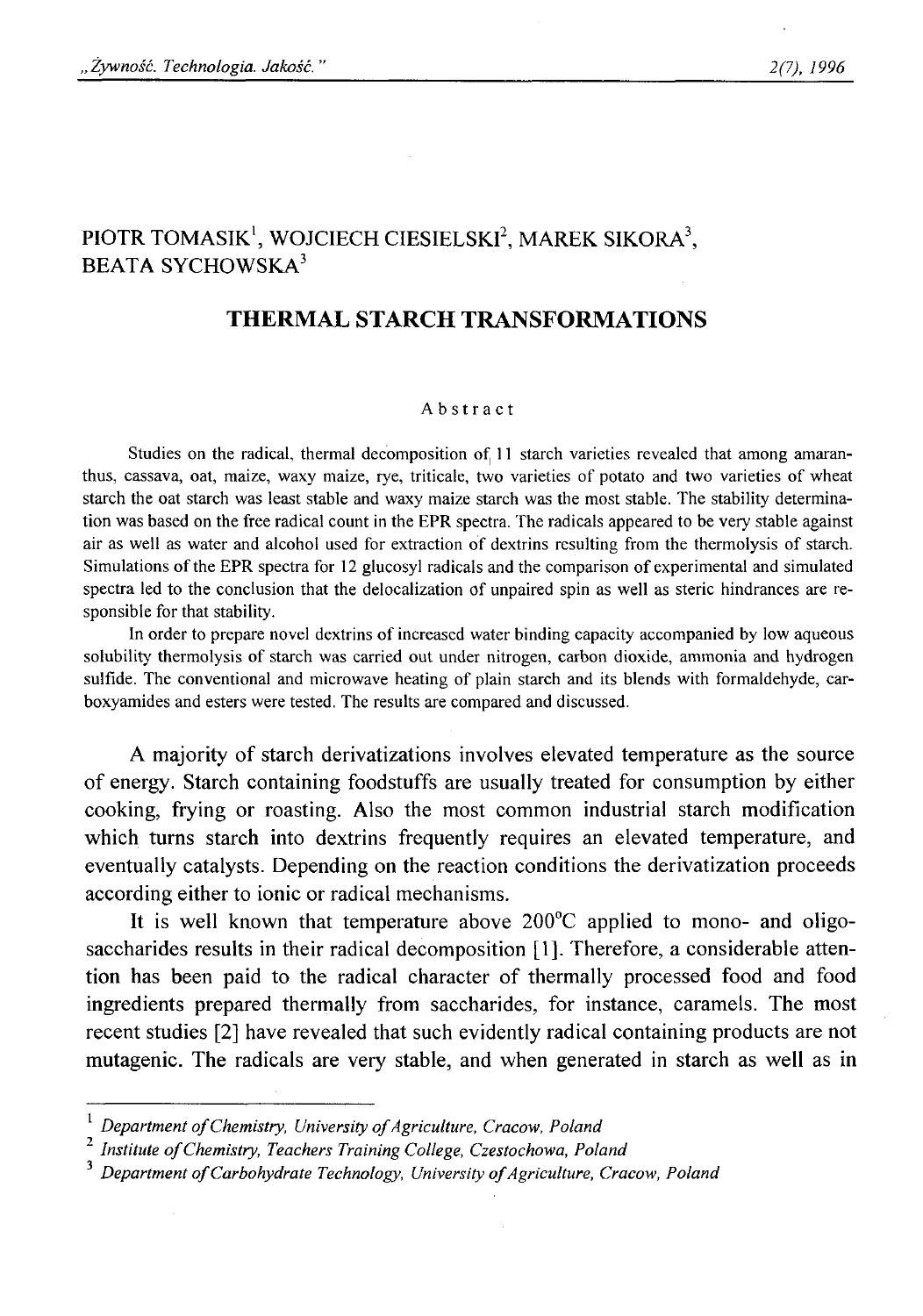cellulose only randomly add to polysaccharides and crosslink them [3]. Radicals can also be generated from polysaccharides on heating but neither their properties nor structure are well recognized.

Our studies on thermolysis of 11 varieties of starch up to 325°C for 30 to 120 min. revealed that radicals appeared when starch turned very dark brown. The radical count (number of spins) in starch of various origin dependent on the roasting temperature and time is given in Table 1.

**Table 1**

| Temp.       | Time | $n \cdot 10^{15}/g$ |    |   |         |                |              |     |                |    |                |    |
|-------------|------|---------------------|----|---|---------|----------------|--------------|-----|----------------|----|----------------|----|
| $^{\circ}C$ | min  | <b>PM</b>           | PD | T | $\circ$ | <b>WE</b>      | $\mathbf R$  | WH  | М              | C  | <b>WM</b>      | A  |
| 285         | 90   |                     |    |   | 10      |                |              |     |                |    |                |    |
|             | 120  |                     |    | 5 | 20      | 6              | 8            | 4   |                |    | $\overline{2}$ |    |
| 300         | 90   | 5                   | 7  | 2 | 10      | $\overline{2}$ | $\mathbf{2}$ | 6   |                | 6  | 3              |    |
|             | 120  | 6                   | 10 | 3 | 30      | 3              | 4            | 5   | 3              | 7  | $\overline{c}$ | 5  |
| 325         | 60   |                     |    |   | 4       |                |              |     |                |    |                |    |
|             | 90   | 40                  | 10 | 4 | 80      | 3              | 4            | 70  | $\overline{2}$ | 10 | $\overline{4}$ | 12 |
|             | 120  | 200                 | 80 | 8 | 1000    | 40             | 60           | 600 | 7              | 50 | 10             | 40 |

Number of spins, n, in starch of various origin<sup>a</sup>, n-1015/g<sup>b</sup>

<sup>a</sup> PM and PD – potato starch of two origins;  $T$  – triticale starch;  $O$  – oat starch; WE and WH wheat starch of two origins; R – rye starch; M – maize starch; WM – waxy maize starch; C – cassava starch; A **- amaranthus starch.**

**b C uS0**4 **was taken as the standard.**

One may see that oat starch was the least thermally stable, and both triticale and maize starch were the most stable in terms of the number of spins generated. This stability was in no relation to the amylose-to-amylopectin ratio because the number of spins in dextrins resulting from waxy maize starch should take a terminal position in the order of either decreasing or increasing spin count. The presence of noneluted ingredients such as protein and/or lipids in form of native starch complexes could have an essential influence on the thermal stability of starch. Proteins, as thermally unstable readily decomposed and accelerated the thermal generation of radicals from starch. It might be deduced from the significant weight loss of the oat starch on heating. The loss reached 40 % within 90 min heating at 285°C and almost 80 % after 120 min. heating at 325°C. This behavior of oat starch was unique because other starch varieties did not loose their weight on such heating. The stability of maize starch might result from the presence of lipids which resided in form surface and helical amylose com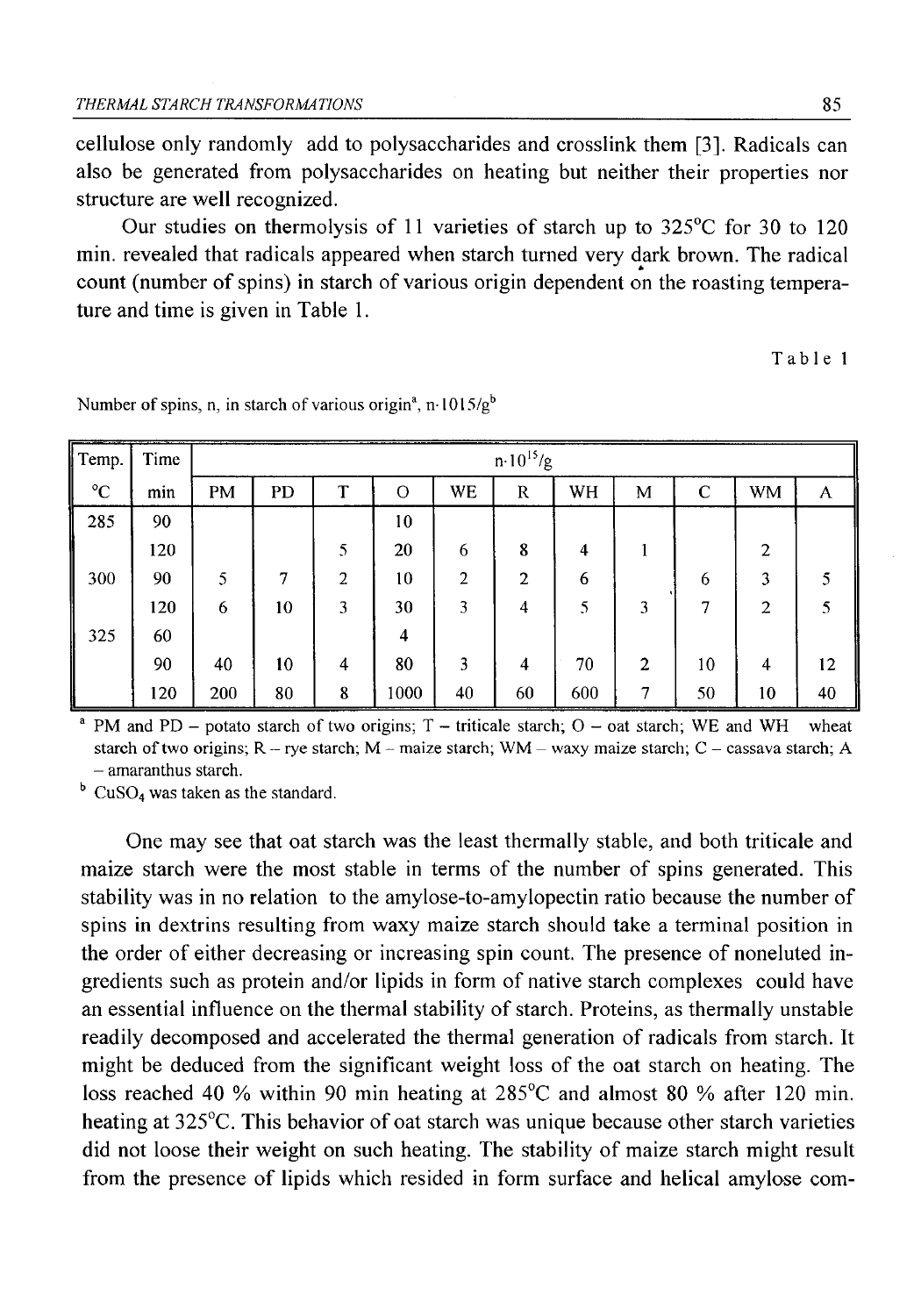plexes. Distinctly more thermally stable lipids and their complexation to starch inhibited its thermal decomposition.

The analysis of the UVVIS absorption spectra of iodine complexes of resulting dextrins revealed that the extention of the damage of starch matrix as well as its macromolecules were proportional neither to time nor to temperature of roasting. Relevant information was brought by the observation of the shift of the absorption maximum around 625 nm in the visible spectra of the iodine complexes as well as the ratio of absorbance measured at 625 and 545 nm (Table 2).

Table 2

| Roasting conditions    |            | 625 nm-band<br>nm | $A_{625}/A_{545}$ | $\begin{array}{cc} (A_{625}/A_{545})_{\rm o} \mbox{-} \\ A_{625}/A_{545} \mbox{}^{\rm a} \end{array}$ |  |  |  |
|------------------------|------------|-------------------|-------------------|-------------------------------------------------------------------------------------------------------|--|--|--|
| Temp., °C<br>Time, min |            |                   |                   |                                                                                                       |  |  |  |
|                        |            | Potato starch     |                   |                                                                                                       |  |  |  |
| unprocessed            |            | 626               | 1.51              |                                                                                                       |  |  |  |
| 170                    | 30         | 645               | 1.63              | $-0.12$                                                                                               |  |  |  |
|                        | 60         | 625               | 1.71              | $-0.20$                                                                                               |  |  |  |
|                        | 90         | 625               | 1.68              | $-0.17$                                                                                               |  |  |  |
|                        | 120        | 625               | 1.62              | $-0.11$                                                                                               |  |  |  |
| 250                    | 30         | 625               | 1.61              | $-0.10$                                                                                               |  |  |  |
|                        | 60         | 625               | 1.51              | 0.00                                                                                                  |  |  |  |
|                        | 120        | 588               | 1.03              | 0.48                                                                                                  |  |  |  |
| 270                    | 30         | 613               | 1.51              | 0.00                                                                                                  |  |  |  |
|                        | 60         | 613               | 1.49              | 0.02                                                                                                  |  |  |  |
|                        | 90         | 588               | 0.94              | 0.57                                                                                                  |  |  |  |
|                        | 120        | no band           |                   |                                                                                                       |  |  |  |
| 285                    | 30         | 581               | 1.07              | 0.44                                                                                                  |  |  |  |
|                        | 60         | 585               | 1.51              | 0.36                                                                                                  |  |  |  |
|                        | 90         | no band           |                   |                                                                                                       |  |  |  |
| 300                    | 30         | 581               | 1.07              | 0.44                                                                                                  |  |  |  |
|                        | 60         | no band           |                   |                                                                                                       |  |  |  |
| 325                    | 30         | 578               | 0.86              | 0.65                                                                                                  |  |  |  |
|                        | Oat starch |                   |                   |                                                                                                       |  |  |  |
| unprocessed            |            | 583               | 0.88              |                                                                                                       |  |  |  |
| 170                    | 30         | 575               | 0.92              | $-0.04$                                                                                               |  |  |  |
|                        | 60         | 571               | 0.84              | 0.04                                                                                                  |  |  |  |
|                        | 90         | 588               | 1.00              | $-0.12$                                                                                               |  |  |  |
|                        | 120        | 571               | 0.95              | $-0.07$                                                                                               |  |  |  |
| 250                    | 30         | 595               | 1.08              | $-0.20$                                                                                               |  |  |  |
|                        | 60         | 581               | 0.92              | $-0.04$                                                                                               |  |  |  |
|                        | 90         | no band           |                   |                                                                                                       |  |  |  |
| 270                    | 30         | 588               | 0.91              | $-0.03$                                                                                               |  |  |  |
|                        | 60         | 575               | 0.87              | 0.01                                                                                                  |  |  |  |

Selected characteristics of the visible spectra of iodine complexes with roasted starch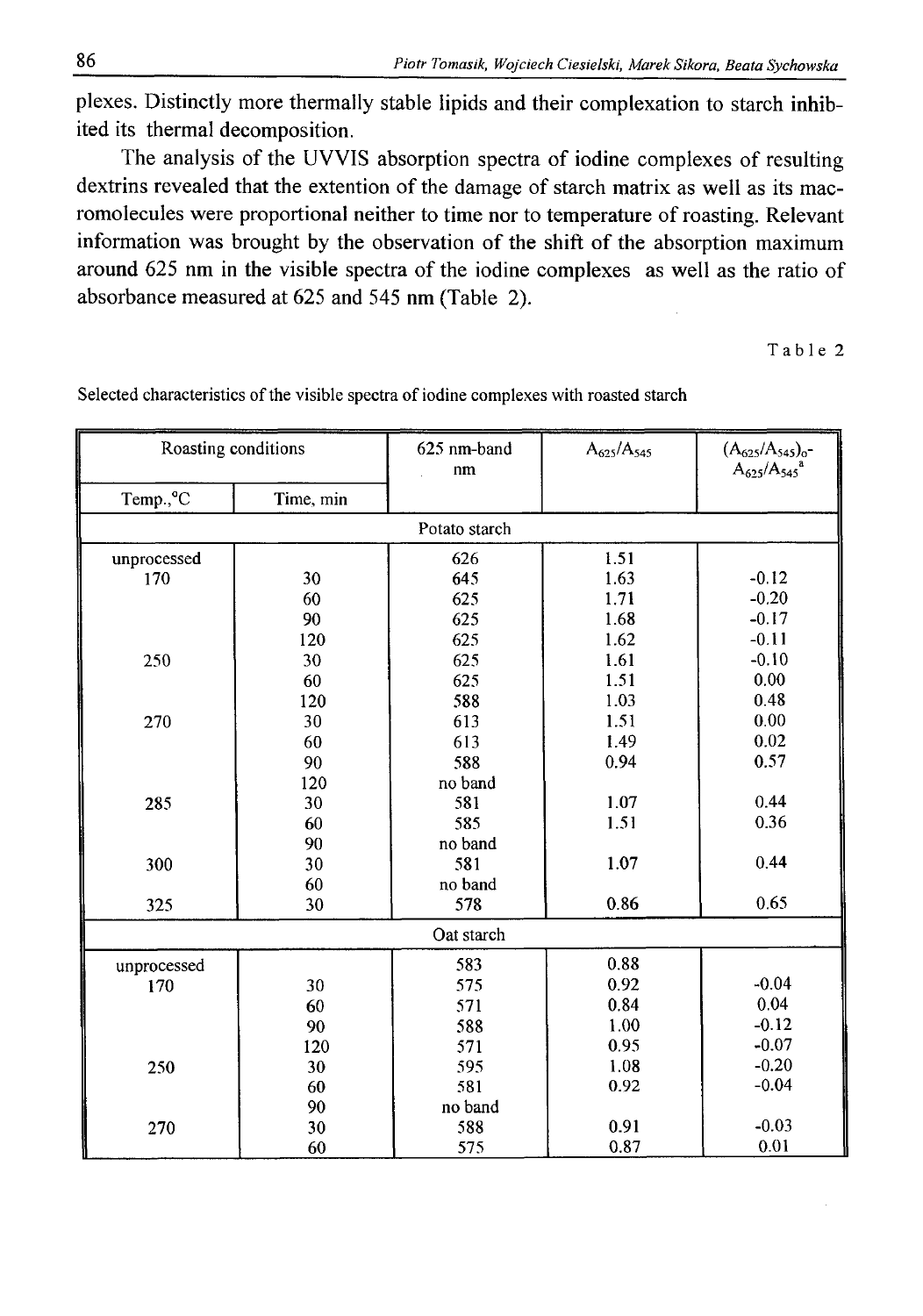### **THERMAL STARCH TRANSFORMATIONS** 87

| 90<br>no band<br>285<br>30<br>515<br>0.54<br>0.34<br>60<br>no band<br>300<br>30<br>543<br>0.62<br>0.26<br>60<br>no band<br>325<br>30<br>no band<br>Maize starch<br>unprocessed<br>598<br>1.06<br>170<br>568<br>30<br>$0.90\,$<br>0.16<br>60<br>588<br>1.10<br>$-0.04$<br>90<br>588<br>1.11<br>$-0.05$<br>120<br>588<br>0.95<br>0.09<br>250<br>30<br>562<br>0.88<br>0.18<br>60<br>538<br>0.79<br>0.27<br>120<br>556<br>0.65<br>0.41<br>270<br>30<br>588<br>1.00<br>0.06<br>60<br>588<br>1.16<br>$-0.10$<br>90<br>543<br>0.67<br>0.39<br>120<br>543<br>0.69<br>0.37<br>285<br>30<br>565<br>0.82<br>0.24<br>60<br>543<br>0.78<br>0.28<br>90<br>588<br>1.08<br>$-0.02$<br>120<br>no band<br>300<br>30<br>588<br>1.04<br>0.02<br>60<br>no band<br>325<br>30<br>521<br>0.62<br>0.44<br>60<br>no band<br>Waxy maize starch<br>unprocessed<br>614<br>1.20<br>170<br>30<br>613<br>1.36<br>$-0.16$<br>60<br>613<br>1.35<br>$-0.15$<br>90<br>613<br>1.44<br>$-0.24$<br>120<br>613<br>1.26<br>$-0.06$<br>250<br>30<br>588<br>0.97<br>0.25<br>60<br>599<br>1.21<br>$-0.01$<br>90<br>566<br>0.67<br>0.57<br>120<br>566<br>0.79<br>0.41<br>270<br>30<br>588<br>1.02<br>0.08<br>60<br>606<br>1.18<br>0.02<br>90<br>543<br>0.66<br>0.54<br>120<br>no band<br>285<br>30<br>513<br>0.51<br>0.69<br>60<br>549<br>0.71<br>0.49<br>90<br>no band<br>30<br>300<br>575<br>0.78<br>0.42<br>60<br>no band<br>325<br>30<br>515<br>0.48<br>0.72<br>60<br>543<br>0.59<br>0.61 |  |  |  |  |  |  |  |  |
|--------------------------------------------------------------------------------------------------------------------------------------------------------------------------------------------------------------------------------------------------------------------------------------------------------------------------------------------------------------------------------------------------------------------------------------------------------------------------------------------------------------------------------------------------------------------------------------------------------------------------------------------------------------------------------------------------------------------------------------------------------------------------------------------------------------------------------------------------------------------------------------------------------------------------------------------------------------------------------------------------------------------------------------------------------------------------------------------------------------------------------------------------------------------------------------------------------------------------------------------------------------------------------------------------------------------------------------------------------------------------------------------------------------------------------------------------|--|--|--|--|--|--|--|--|
|                                                                                                                                                                                                                                                                                                                                                                                                                                                                                                                                                                                                                                                                                                                                                                                                                                                                                                                                                                                                                                                                                                                                                                                                                                                                                                                                                                                                                                                  |  |  |  |  |  |  |  |  |
|                                                                                                                                                                                                                                                                                                                                                                                                                                                                                                                                                                                                                                                                                                                                                                                                                                                                                                                                                                                                                                                                                                                                                                                                                                                                                                                                                                                                                                                  |  |  |  |  |  |  |  |  |
|                                                                                                                                                                                                                                                                                                                                                                                                                                                                                                                                                                                                                                                                                                                                                                                                                                                                                                                                                                                                                                                                                                                                                                                                                                                                                                                                                                                                                                                  |  |  |  |  |  |  |  |  |
|                                                                                                                                                                                                                                                                                                                                                                                                                                                                                                                                                                                                                                                                                                                                                                                                                                                                                                                                                                                                                                                                                                                                                                                                                                                                                                                                                                                                                                                  |  |  |  |  |  |  |  |  |
|                                                                                                                                                                                                                                                                                                                                                                                                                                                                                                                                                                                                                                                                                                                                                                                                                                                                                                                                                                                                                                                                                                                                                                                                                                                                                                                                                                                                                                                  |  |  |  |  |  |  |  |  |
|                                                                                                                                                                                                                                                                                                                                                                                                                                                                                                                                                                                                                                                                                                                                                                                                                                                                                                                                                                                                                                                                                                                                                                                                                                                                                                                                                                                                                                                  |  |  |  |  |  |  |  |  |
|                                                                                                                                                                                                                                                                                                                                                                                                                                                                                                                                                                                                                                                                                                                                                                                                                                                                                                                                                                                                                                                                                                                                                                                                                                                                                                                                                                                                                                                  |  |  |  |  |  |  |  |  |
|                                                                                                                                                                                                                                                                                                                                                                                                                                                                                                                                                                                                                                                                                                                                                                                                                                                                                                                                                                                                                                                                                                                                                                                                                                                                                                                                                                                                                                                  |  |  |  |  |  |  |  |  |
|                                                                                                                                                                                                                                                                                                                                                                                                                                                                                                                                                                                                                                                                                                                                                                                                                                                                                                                                                                                                                                                                                                                                                                                                                                                                                                                                                                                                                                                  |  |  |  |  |  |  |  |  |
|                                                                                                                                                                                                                                                                                                                                                                                                                                                                                                                                                                                                                                                                                                                                                                                                                                                                                                                                                                                                                                                                                                                                                                                                                                                                                                                                                                                                                                                  |  |  |  |  |  |  |  |  |
|                                                                                                                                                                                                                                                                                                                                                                                                                                                                                                                                                                                                                                                                                                                                                                                                                                                                                                                                                                                                                                                                                                                                                                                                                                                                                                                                                                                                                                                  |  |  |  |  |  |  |  |  |
|                                                                                                                                                                                                                                                                                                                                                                                                                                                                                                                                                                                                                                                                                                                                                                                                                                                                                                                                                                                                                                                                                                                                                                                                                                                                                                                                                                                                                                                  |  |  |  |  |  |  |  |  |
|                                                                                                                                                                                                                                                                                                                                                                                                                                                                                                                                                                                                                                                                                                                                                                                                                                                                                                                                                                                                                                                                                                                                                                                                                                                                                                                                                                                                                                                  |  |  |  |  |  |  |  |  |
|                                                                                                                                                                                                                                                                                                                                                                                                                                                                                                                                                                                                                                                                                                                                                                                                                                                                                                                                                                                                                                                                                                                                                                                                                                                                                                                                                                                                                                                  |  |  |  |  |  |  |  |  |
|                                                                                                                                                                                                                                                                                                                                                                                                                                                                                                                                                                                                                                                                                                                                                                                                                                                                                                                                                                                                                                                                                                                                                                                                                                                                                                                                                                                                                                                  |  |  |  |  |  |  |  |  |
|                                                                                                                                                                                                                                                                                                                                                                                                                                                                                                                                                                                                                                                                                                                                                                                                                                                                                                                                                                                                                                                                                                                                                                                                                                                                                                                                                                                                                                                  |  |  |  |  |  |  |  |  |
|                                                                                                                                                                                                                                                                                                                                                                                                                                                                                                                                                                                                                                                                                                                                                                                                                                                                                                                                                                                                                                                                                                                                                                                                                                                                                                                                                                                                                                                  |  |  |  |  |  |  |  |  |
|                                                                                                                                                                                                                                                                                                                                                                                                                                                                                                                                                                                                                                                                                                                                                                                                                                                                                                                                                                                                                                                                                                                                                                                                                                                                                                                                                                                                                                                  |  |  |  |  |  |  |  |  |
|                                                                                                                                                                                                                                                                                                                                                                                                                                                                                                                                                                                                                                                                                                                                                                                                                                                                                                                                                                                                                                                                                                                                                                                                                                                                                                                                                                                                                                                  |  |  |  |  |  |  |  |  |
|                                                                                                                                                                                                                                                                                                                                                                                                                                                                                                                                                                                                                                                                                                                                                                                                                                                                                                                                                                                                                                                                                                                                                                                                                                                                                                                                                                                                                                                  |  |  |  |  |  |  |  |  |
|                                                                                                                                                                                                                                                                                                                                                                                                                                                                                                                                                                                                                                                                                                                                                                                                                                                                                                                                                                                                                                                                                                                                                                                                                                                                                                                                                                                                                                                  |  |  |  |  |  |  |  |  |
|                                                                                                                                                                                                                                                                                                                                                                                                                                                                                                                                                                                                                                                                                                                                                                                                                                                                                                                                                                                                                                                                                                                                                                                                                                                                                                                                                                                                                                                  |  |  |  |  |  |  |  |  |
|                                                                                                                                                                                                                                                                                                                                                                                                                                                                                                                                                                                                                                                                                                                                                                                                                                                                                                                                                                                                                                                                                                                                                                                                                                                                                                                                                                                                                                                  |  |  |  |  |  |  |  |  |
|                                                                                                                                                                                                                                                                                                                                                                                                                                                                                                                                                                                                                                                                                                                                                                                                                                                                                                                                                                                                                                                                                                                                                                                                                                                                                                                                                                                                                                                  |  |  |  |  |  |  |  |  |
|                                                                                                                                                                                                                                                                                                                                                                                                                                                                                                                                                                                                                                                                                                                                                                                                                                                                                                                                                                                                                                                                                                                                                                                                                                                                                                                                                                                                                                                  |  |  |  |  |  |  |  |  |
|                                                                                                                                                                                                                                                                                                                                                                                                                                                                                                                                                                                                                                                                                                                                                                                                                                                                                                                                                                                                                                                                                                                                                                                                                                                                                                                                                                                                                                                  |  |  |  |  |  |  |  |  |
|                                                                                                                                                                                                                                                                                                                                                                                                                                                                                                                                                                                                                                                                                                                                                                                                                                                                                                                                                                                                                                                                                                                                                                                                                                                                                                                                                                                                                                                  |  |  |  |  |  |  |  |  |
|                                                                                                                                                                                                                                                                                                                                                                                                                                                                                                                                                                                                                                                                                                                                                                                                                                                                                                                                                                                                                                                                                                                                                                                                                                                                                                                                                                                                                                                  |  |  |  |  |  |  |  |  |
|                                                                                                                                                                                                                                                                                                                                                                                                                                                                                                                                                                                                                                                                                                                                                                                                                                                                                                                                                                                                                                                                                                                                                                                                                                                                                                                                                                                                                                                  |  |  |  |  |  |  |  |  |
|                                                                                                                                                                                                                                                                                                                                                                                                                                                                                                                                                                                                                                                                                                                                                                                                                                                                                                                                                                                                                                                                                                                                                                                                                                                                                                                                                                                                                                                  |  |  |  |  |  |  |  |  |
|                                                                                                                                                                                                                                                                                                                                                                                                                                                                                                                                                                                                                                                                                                                                                                                                                                                                                                                                                                                                                                                                                                                                                                                                                                                                                                                                                                                                                                                  |  |  |  |  |  |  |  |  |
|                                                                                                                                                                                                                                                                                                                                                                                                                                                                                                                                                                                                                                                                                                                                                                                                                                                                                                                                                                                                                                                                                                                                                                                                                                                                                                                                                                                                                                                  |  |  |  |  |  |  |  |  |
|                                                                                                                                                                                                                                                                                                                                                                                                                                                                                                                                                                                                                                                                                                                                                                                                                                                                                                                                                                                                                                                                                                                                                                                                                                                                                                                                                                                                                                                  |  |  |  |  |  |  |  |  |
|                                                                                                                                                                                                                                                                                                                                                                                                                                                                                                                                                                                                                                                                                                                                                                                                                                                                                                                                                                                                                                                                                                                                                                                                                                                                                                                                                                                                                                                  |  |  |  |  |  |  |  |  |
|                                                                                                                                                                                                                                                                                                                                                                                                                                                                                                                                                                                                                                                                                                                                                                                                                                                                                                                                                                                                                                                                                                                                                                                                                                                                                                                                                                                                                                                  |  |  |  |  |  |  |  |  |
|                                                                                                                                                                                                                                                                                                                                                                                                                                                                                                                                                                                                                                                                                                                                                                                                                                                                                                                                                                                                                                                                                                                                                                                                                                                                                                                                                                                                                                                  |  |  |  |  |  |  |  |  |
|                                                                                                                                                                                                                                                                                                                                                                                                                                                                                                                                                                                                                                                                                                                                                                                                                                                                                                                                                                                                                                                                                                                                                                                                                                                                                                                                                                                                                                                  |  |  |  |  |  |  |  |  |
|                                                                                                                                                                                                                                                                                                                                                                                                                                                                                                                                                                                                                                                                                                                                                                                                                                                                                                                                                                                                                                                                                                                                                                                                                                                                                                                                                                                                                                                  |  |  |  |  |  |  |  |  |
|                                                                                                                                                                                                                                                                                                                                                                                                                                                                                                                                                                                                                                                                                                                                                                                                                                                                                                                                                                                                                                                                                                                                                                                                                                                                                                                                                                                                                                                  |  |  |  |  |  |  |  |  |
|                                                                                                                                                                                                                                                                                                                                                                                                                                                                                                                                                                                                                                                                                                                                                                                                                                                                                                                                                                                                                                                                                                                                                                                                                                                                                                                                                                                                                                                  |  |  |  |  |  |  |  |  |
|                                                                                                                                                                                                                                                                                                                                                                                                                                                                                                                                                                                                                                                                                                                                                                                                                                                                                                                                                                                                                                                                                                                                                                                                                                                                                                                                                                                                                                                  |  |  |  |  |  |  |  |  |
|                                                                                                                                                                                                                                                                                                                                                                                                                                                                                                                                                                                                                                                                                                                                                                                                                                                                                                                                                                                                                                                                                                                                                                                                                                                                                                                                                                                                                                                  |  |  |  |  |  |  |  |  |
|                                                                                                                                                                                                                                                                                                                                                                                                                                                                                                                                                                                                                                                                                                                                                                                                                                                                                                                                                                                                                                                                                                                                                                                                                                                                                                                                                                                                                                                  |  |  |  |  |  |  |  |  |
|                                                                                                                                                                                                                                                                                                                                                                                                                                                                                                                                                                                                                                                                                                                                                                                                                                                                                                                                                                                                                                                                                                                                                                                                                                                                                                                                                                                                                                                  |  |  |  |  |  |  |  |  |
|                                                                                                                                                                                                                                                                                                                                                                                                                                                                                                                                                                                                                                                                                                                                                                                                                                                                                                                                                                                                                                                                                                                                                                                                                                                                                                                                                                                                                                                  |  |  |  |  |  |  |  |  |
|                                                                                                                                                                                                                                                                                                                                                                                                                                                                                                                                                                                                                                                                                                                                                                                                                                                                                                                                                                                                                                                                                                                                                                                                                                                                                                                                                                                                                                                  |  |  |  |  |  |  |  |  |
|                                                                                                                                                                                                                                                                                                                                                                                                                                                                                                                                                                                                                                                                                                                                                                                                                                                                                                                                                                                                                                                                                                                                                                                                                                                                                                                                                                                                                                                  |  |  |  |  |  |  |  |  |
|                                                                                                                                                                                                                                                                                                                                                                                                                                                                                                                                                                                                                                                                                                                                                                                                                                                                                                                                                                                                                                                                                                                                                                                                                                                                                                                                                                                                                                                  |  |  |  |  |  |  |  |  |

 $\frac{a}{a}$   $(A_{625}/A_{545})_0$  is the ratio for unprocessed starch.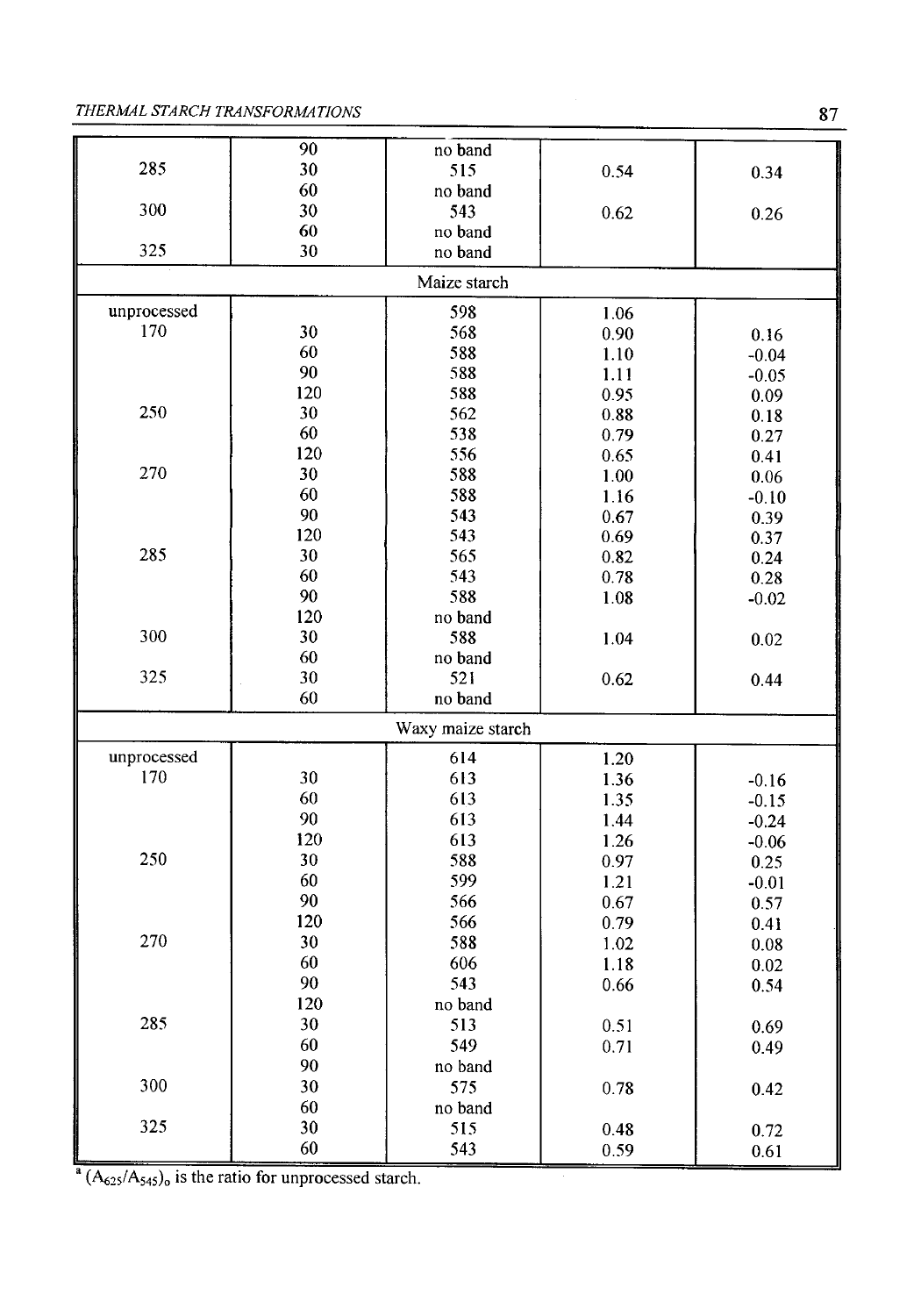The blue shift of the 625 nm-band signalized the damage of the starch structure to dextrins. The increase of the  $A_{625}/A_{545}$  ratio in respect to the original value spoke in favor of the priority of amylopectin in thermally decomposition. Neither the position shift of the 625 nm-band nor the  $A_{625}/A_{545}$  absorbance ratio variation were monotonous with the treatment time and temperature increase being a possible result of a repolymerization and reversion. The total damage of the starch structure into dextrins took place at temperatures lower than these required for the generation of radicals.

The radicals from starch were unusally stable. They survived a several months long air exposure and extraction with such hydroxylic solvents as cold (24 h) and hot (30 min) water as well as hot ethanol (24 h), although in an extreme case the concentration of unpaired spins decreased even by 80% (Fig. 1)



Fig. 1. Spin count decrease in roasted potato starch after extraction:  $1 -$ sample (14.1 mg) prior to ex**traction; 2 - sample (13.8 mg) treated with cold water followed by evaporation to dryness** (nonfiltered);  $3 - \text{dry sample } (8.1 \text{ mg})$  after extraction  $(30 \text{ min})$  with hot water;  $4 - \text{dry sample}$ **(0.14.3 mg) after extraction (24 h) with cold water; 5 - dry sample (15.3 mg) after extraction (24 h) with hot ethanol.**

This phenomenon could be explained as the result of either perfect delocalization of unpaired spin within the glucose unit radicals or/and steric hindrance of the unpaired spin from approaching spin scavenger. A simulation of EPR spectra for all possible glucosyl radicals (Fig. 2 ) was carried out with and without an assumption of intermolecular spin-spin interactions, respectively.

The resemblance of experimental spectra and those simulated under the intermolecular spin-spin interaction condition and lack of such similarity when this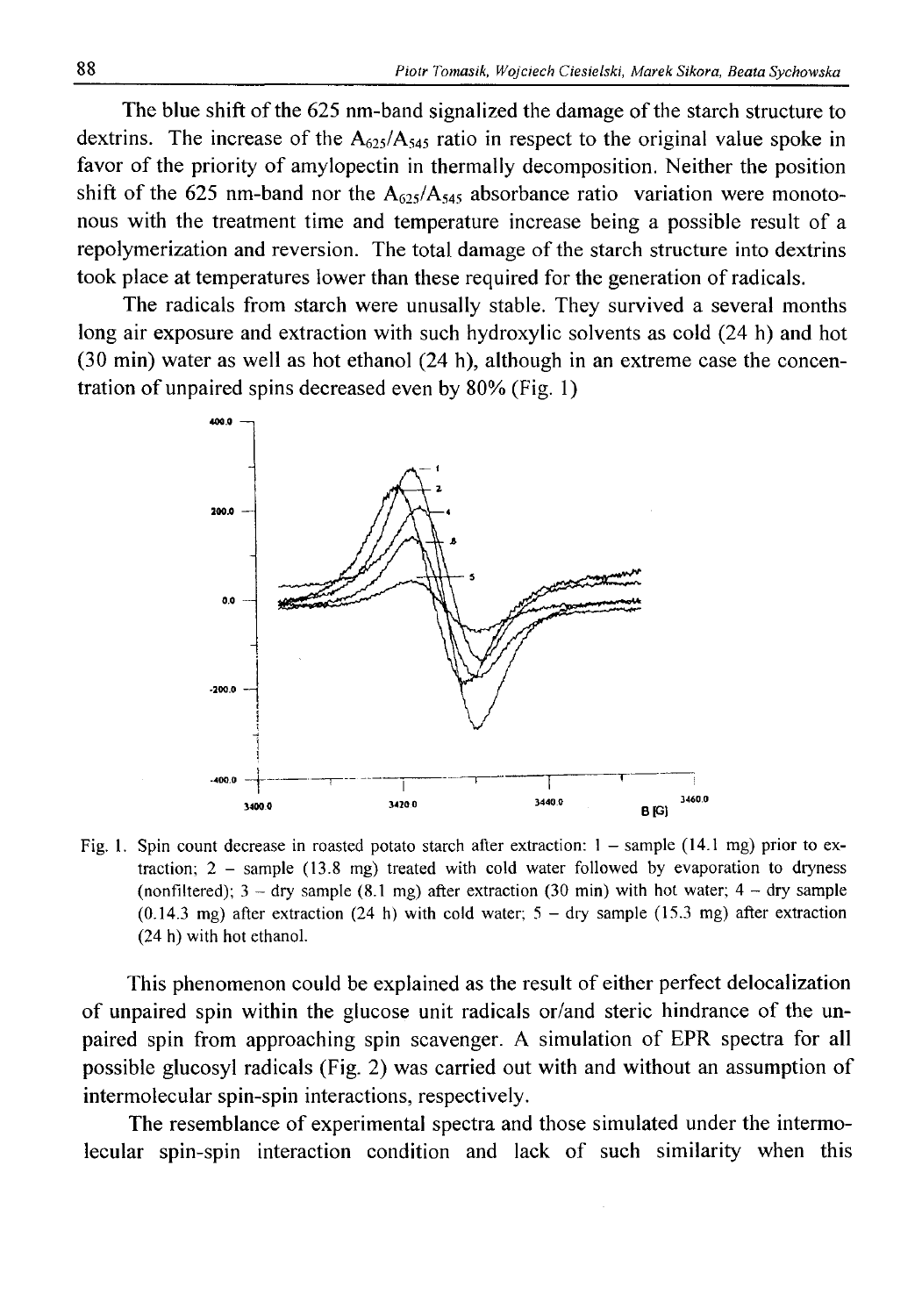

Fig. 2. Radicals for which the simulation of the EPR spectra wascarried out.

assumption was rejected (Fig. 3), pointed to an essential role of a migration of unpaired spins within the structure in the stabilization of radicals.

The thermal transformations of starch are commonly used for industrial manufacture of dextrins. Starch can be processed either as a plain material or with some catalysts added. There was also published a variety of laboratory procedures of dextrinization. Pyrolysis of starch to gaseous and liquid products was also described in the literature [4].

Since more than decade a great concern is noted about biodegradable plastics. Starch and its modificates are utilized as components of such materials [5]. Such and other modern applications developed studies on a facile starch modifications providing more hydrophobic products and, simultaneously, with a higher water binding capacity. Their electric compatibility to proteins is also an essential factor.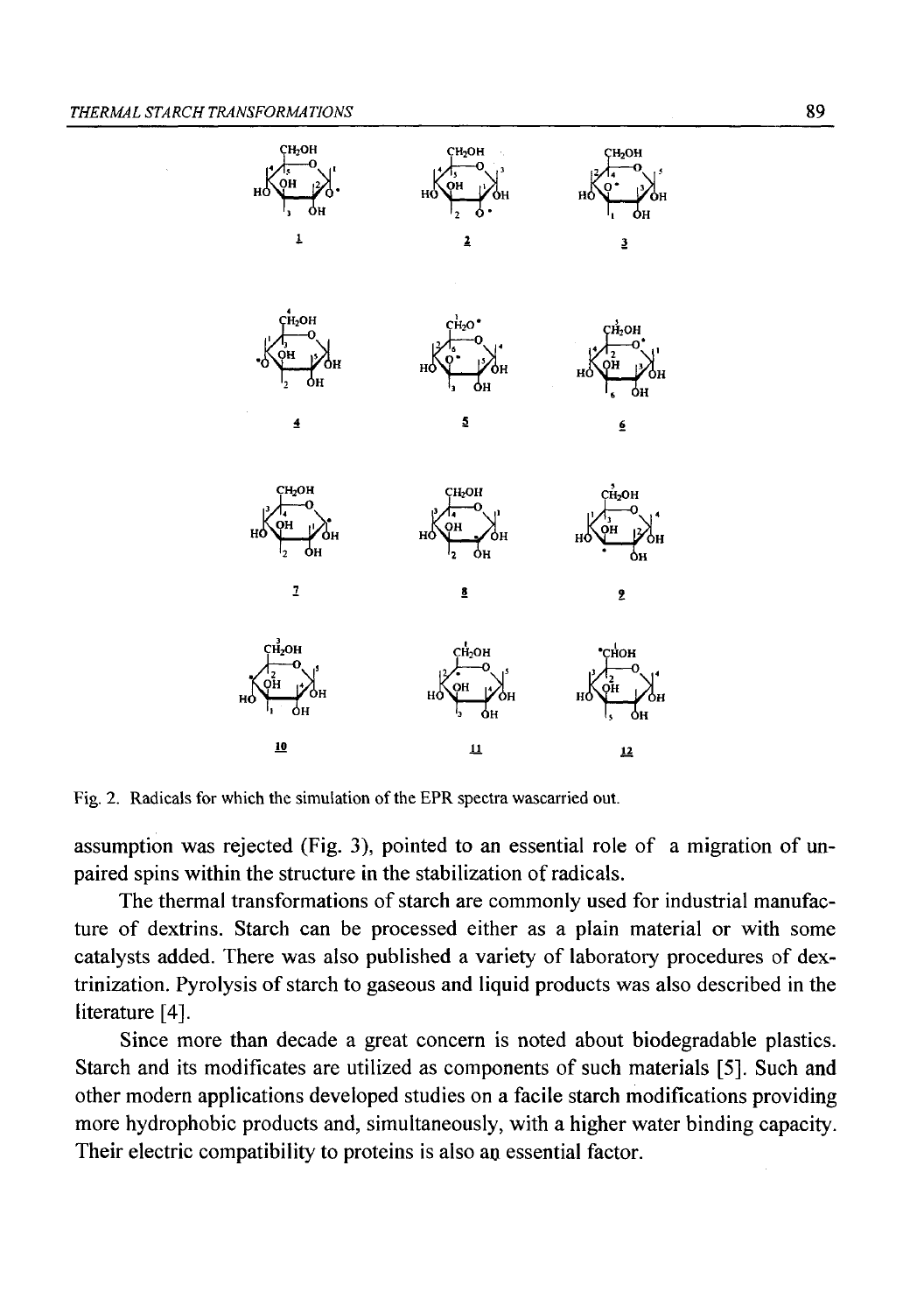

Fig. 3. Example of the EPR spectra simulated under assumption of the spin-spin interactions (left) and lack of such interactions (right). Compare the results with experimental spectra in Fig. 4.



Fig. 4. The dextrinization course of potato starch under variable roasting conditions presented in terms of **the aqueous solubility increase resulting dextrins with the rósting time (circles - in the air; stars**  under nitrogen; triangles – under  $CO<sub>2</sub>$ ) (after [6]).

We have considered microwave heating of starch either plain or with certain reagents as well as conventional heating of starch in a oxygen-free atmosphere.

The latest group of experiments involved the starch dextrinization under nitrogen and carbon dioxide [6, 7], ammonia [8, 9] and hydrogen sulfide [10].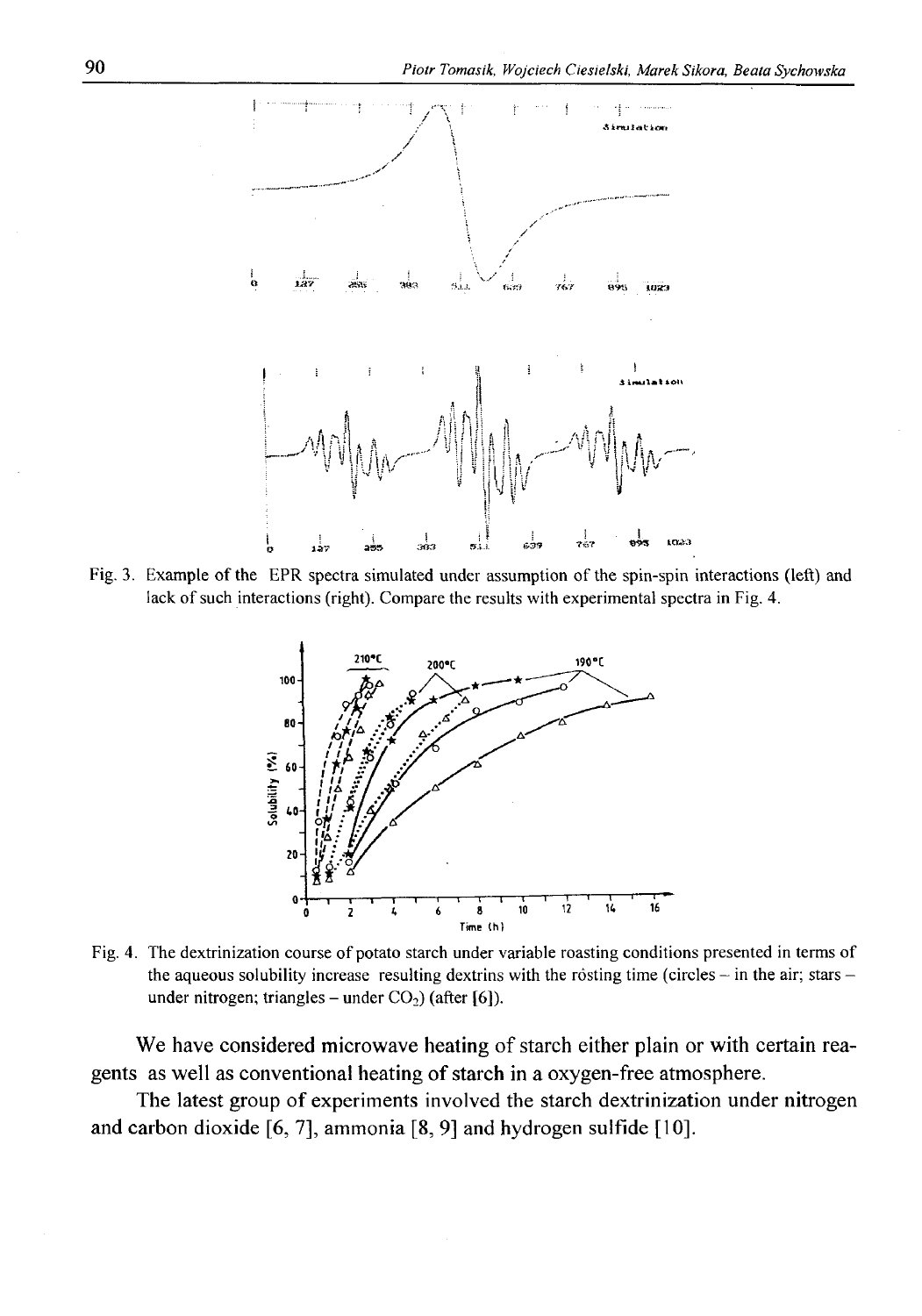| Atmosphere | Solubility, % | Viscosity of 40 % aq. solutions $(cP)$ | Degree of thickening |
|------------|---------------|----------------------------------------|----------------------|
| Air        | 90.0          | 173.0                                  | 165.0                |
| Nitrogen   | 90.7          | 351.0                                  | 164.0                |
| CO,        | 90.6          | 1534.0                                 | 531.0                |

Solubility, viscosity of 40 % aq. solutions and degree of thickening of British gums prepared under nitro**gen, carbon dioxide, and in the air after twelveth hour of roasting at 190°C (according to [6])**

Fig. 4 [6] shows that the dextrinization carried out under  $CO<sub>2</sub>$  provided the least soluble dextrins which, simultaneously, differed from dextrins prepared under nitrogen and in the air in the viscosity of their aqueous solutions and degree of their thickening (Table 3).

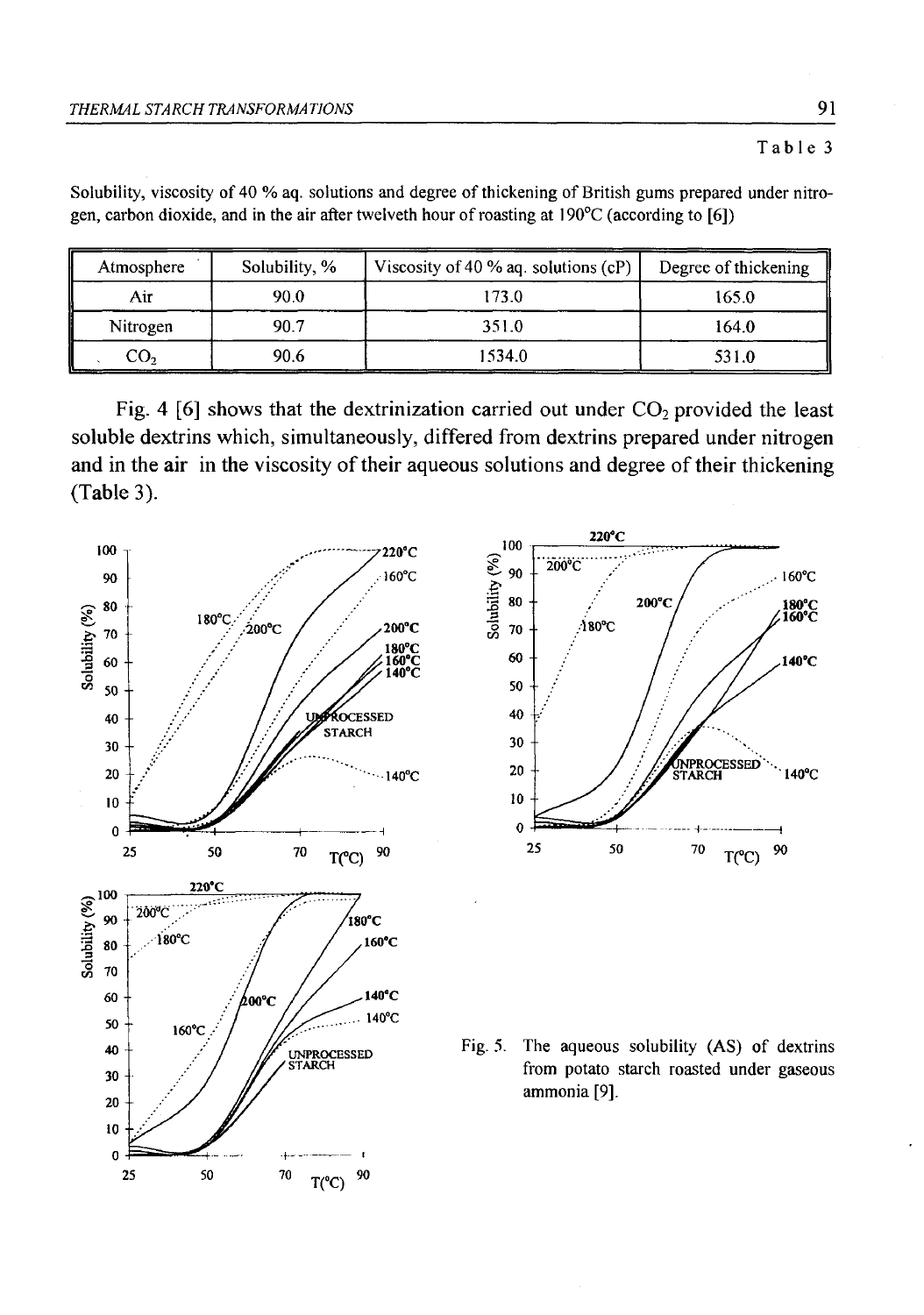These dextrins were acidic (pH 5.28 to 4.11) and for this sake their isoelectric point could be suitable for the formation of complexes with proteins.

Ammonia as the atmosphere of thermolysis retarded the polisaccharide destruction. Resulting dextrins, especially these prepared between 180 and 200°C had lower solubility (AS) and higher water binding capacity (WBC) as the corresponding products thermolyzed in the air (Figs. 5 and 6, respectively).



Ammonia practically did not add to starch and only dextrins prepared in extremal conditions (220°C, 6 h) contained residual nitrogen (0.48 %) bound to starch. pH of these dextrins was between 7.00 and 5.80. Also hydrogen sulfide as the thermolysis atmosphere provided dextrins of suitable  $AS$  – temperature and WBC – temperature profiles (Figs. 7 and 8).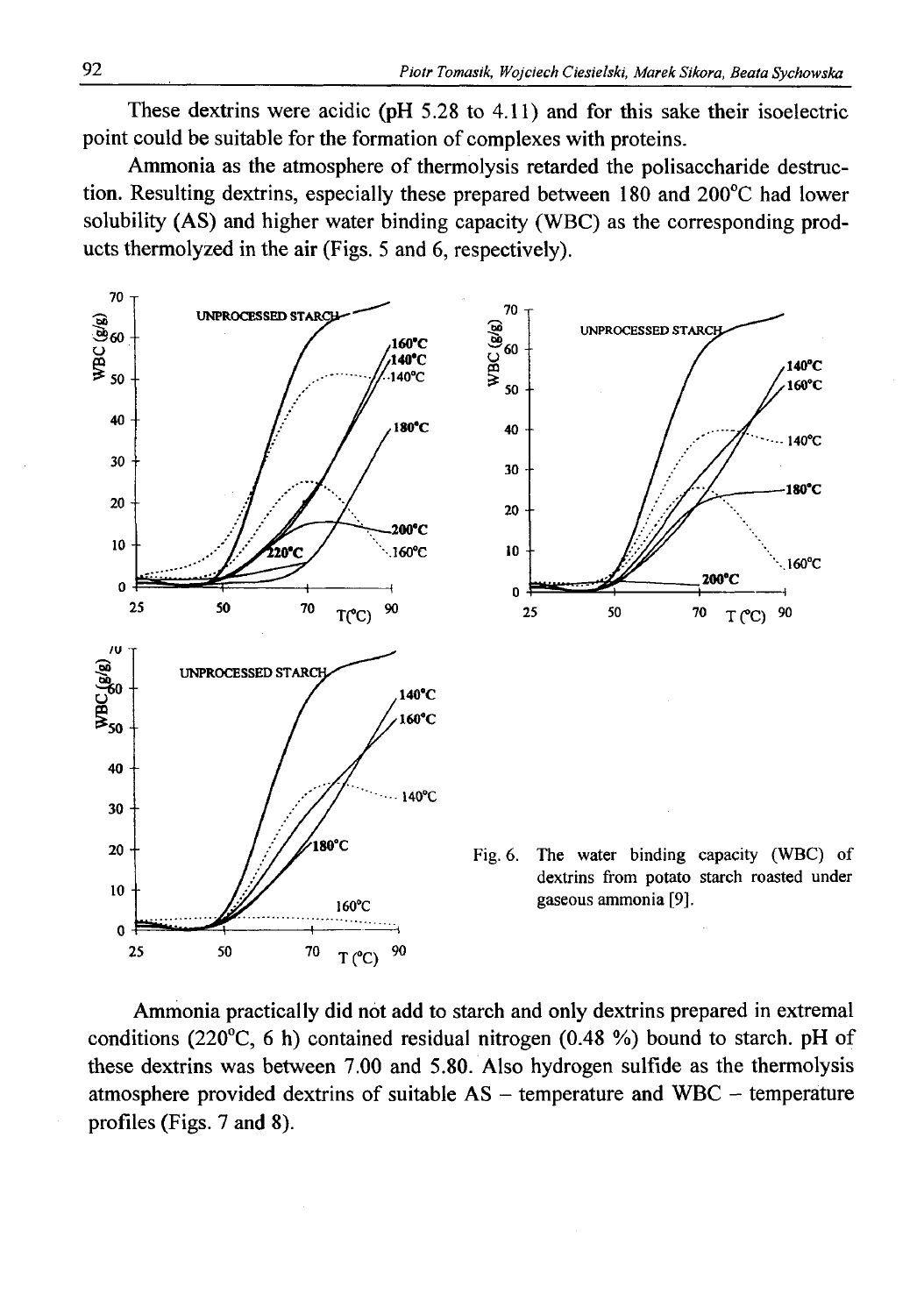

Contrary to ammonia  $H_2S$  added to polysaccharide which after thermolysis contained from 0.4 to 0.9 % S. pH of these product varied form 5.25 to 4.0.

Our experiments with microwave thermolysis of starch involved plain, solid starch, starch sols, starch - formaldehyde mixtures [11] as well as starch blends with one of urea, (U), formamide, (FA), dimethylformamide, (DMF), phthalimide, (PI), ethhyl benzoate (EB) and dimethyl phthalate (DP) as well as a group of  $\alpha$ -hydroxy and  $\alpha$ -amino acids [lactic, (LA), tartaric, (TA), and citric (CA) acids as well as leucine, (Leu), serine, (Ser), asparagine, (Asn), and glutamic acid (GluA)].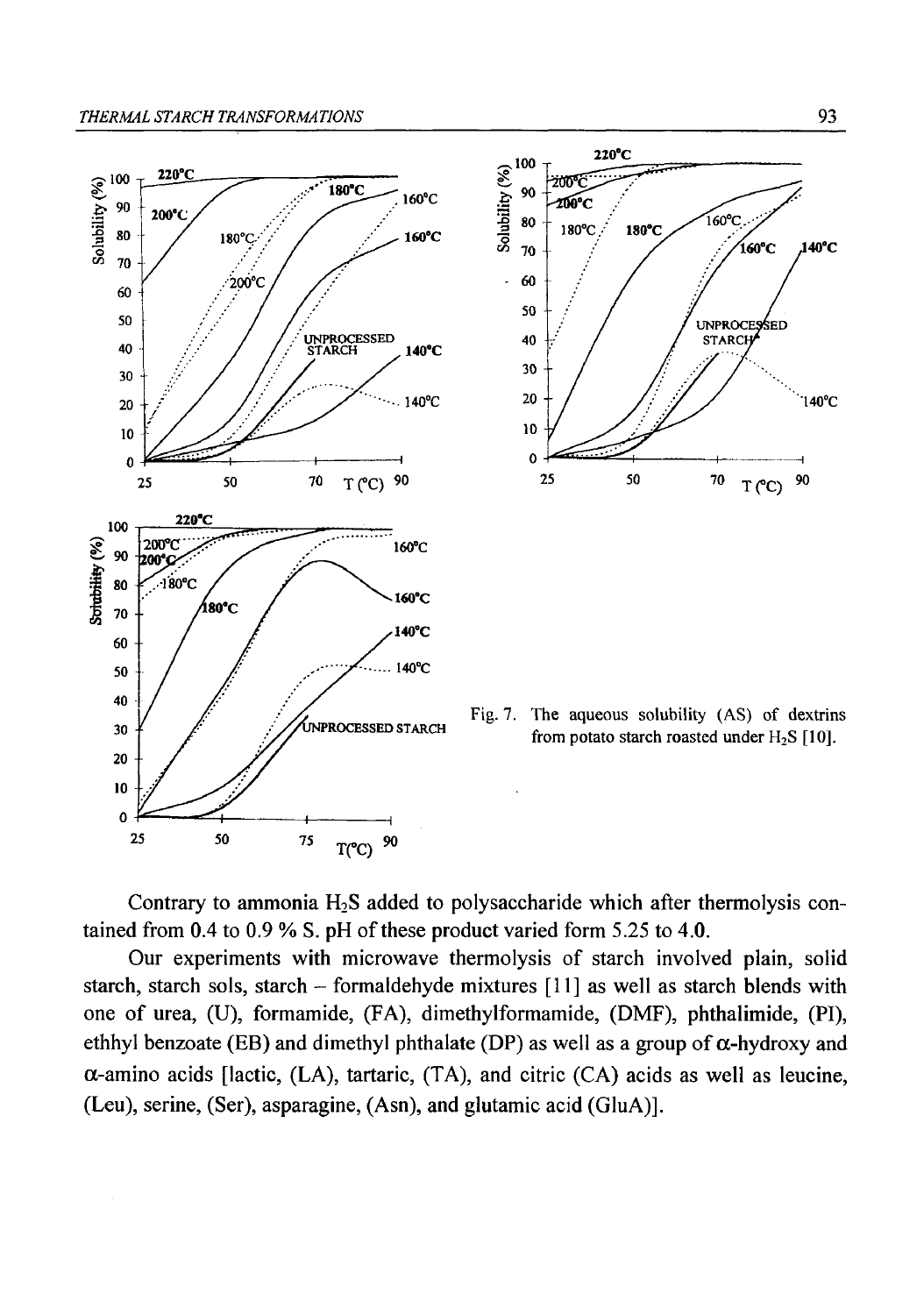

The irradiation of air dried cassava, maize and potato starch showed their fast destruction even by the irradiation with the middle low energy. Fig. 9 shows the decrease of the viscosity of gels made of such gels.

The 15 min. irradiation of 4 % starch slurries with the middle low energy provided a dirty brown opaque gel of low reversion from maize starch, gummy clear product of low reversion from potato starch, and milky tixotropic stiff gel from cassava starch.

The starch crosslinking with formaldehyde on microwave irradiation was very successful. The reaction which required an acid catalyst when carried out on conventional heating was over without any catalyst within 5 to 20 min. of irradiation with low energy. The reaction time was dependent on the starch variety and volume of formaldehyde added as shown in Table 4 in terms of the viscosity of gels made of such products.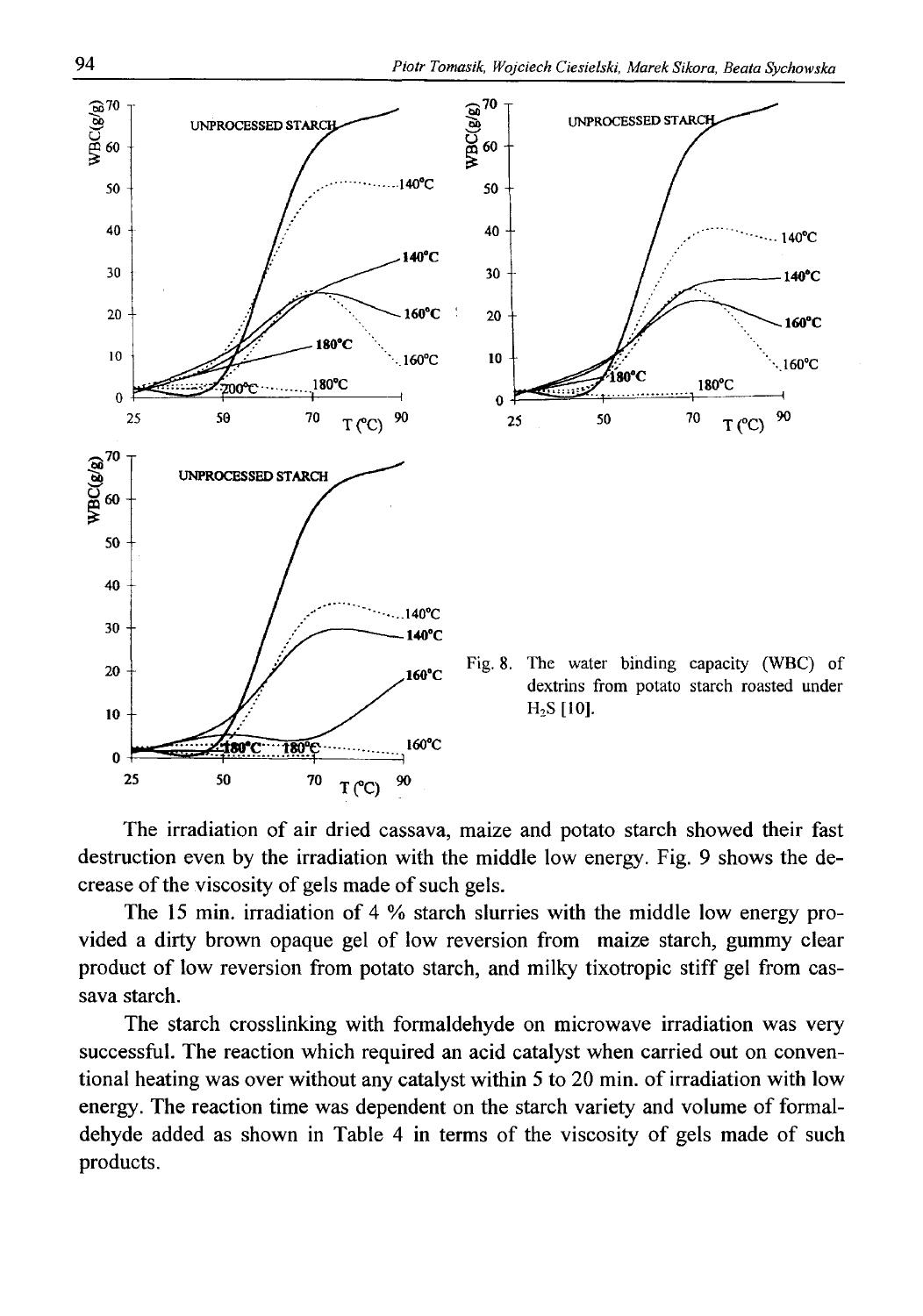

Fig. 9. The viscosity decrease of 5 % gels made of air-dried maize (a), cas**sava (b) and potato (c) starch irradiated for variable period with middle low energy microwaves (after [11]).**

On microwave irradiation starch could also be crosslinked with acetylene. Hydrogen peroxide was used as the catalyst. The product of crosslinking of maize starch contained one double bond per 42 glucose units whereas the products from crosslinking of potato and cassava starch contained one double bond per 5 and 10 glucose units, respectively. In spite of crosslinking starch deteriorated to a significant extent under the reaction conditions (20 min. with low energy,  $6\%$  of H<sub>2</sub>O<sub>2</sub> added) and the gels made of the products had a low viscosity.

 $\alpha$ -Hydroxy and  $\alpha$ -amino acids added to starch prior to its irradiation with microwaves, except lactic acid which is liquid, practically did not dissociate under reaction conditions. They reacted with starch possibly by an addition hindering the' macromolecule from deterioration. As shown in Figs. 10 and 11 such

**Table 4**

| Irradiation       | Gel viscosity at $25^{\circ}$ C, cP (gel. conc., %) |          |            |  |  |  |  |  |
|-------------------|-----------------------------------------------------|----------|------------|--|--|--|--|--|
| time, min.        | Maize                                               | Potato   | Cassava    |  |  |  |  |  |
| 1 weight % added  |                                                     |          |            |  |  |  |  |  |
| 0                 |                                                     | 330(5)   | 280(4)     |  |  |  |  |  |
| 5                 | 650(5)                                              | 4400 (5) | 445 (5)    |  |  |  |  |  |
| 10                | 610(5)                                              | 5200(5)  | 370 (5)    |  |  |  |  |  |
| 15                |                                                     | 3200 (5) |            |  |  |  |  |  |
| 2 weight % added  |                                                     |          |            |  |  |  |  |  |
| 5                 | 480 (5)                                             | 1900(4)  | 400(4)     |  |  |  |  |  |
| 10                | 330(5)                                              | 1900 (4) | 330 (4)    |  |  |  |  |  |
| 20                |                                                     | 2100(4)  |            |  |  |  |  |  |
| 25                |                                                     | 800(4)   |            |  |  |  |  |  |
| 5 weight % added  |                                                     |          |            |  |  |  |  |  |
| 5                 | 270(5)                                              | 1200(4)  | 800(4)     |  |  |  |  |  |
| 10                | 365(5)                                              | 1400(4)  | 300(3)     |  |  |  |  |  |
| 15                | 140(5)                                              | 800(3)   |            |  |  |  |  |  |
| 10 weight % added |                                                     |          |            |  |  |  |  |  |
| 5                 | 170(5)                                              | 1250(4)  | 400(4)     |  |  |  |  |  |
| 10                | 365(5)                                              | 1300 (4) | 400 $(3)$  |  |  |  |  |  |
| 15                | 270 (5)                                             | 1250(3)  | 95.<br>(1) |  |  |  |  |  |

Viscosities, cP, at 25<sup>°</sup>C of 4-5 % gels made of starch crosslinked with 40 % aq. formaldehyde on irradia**tion with low energy [11].**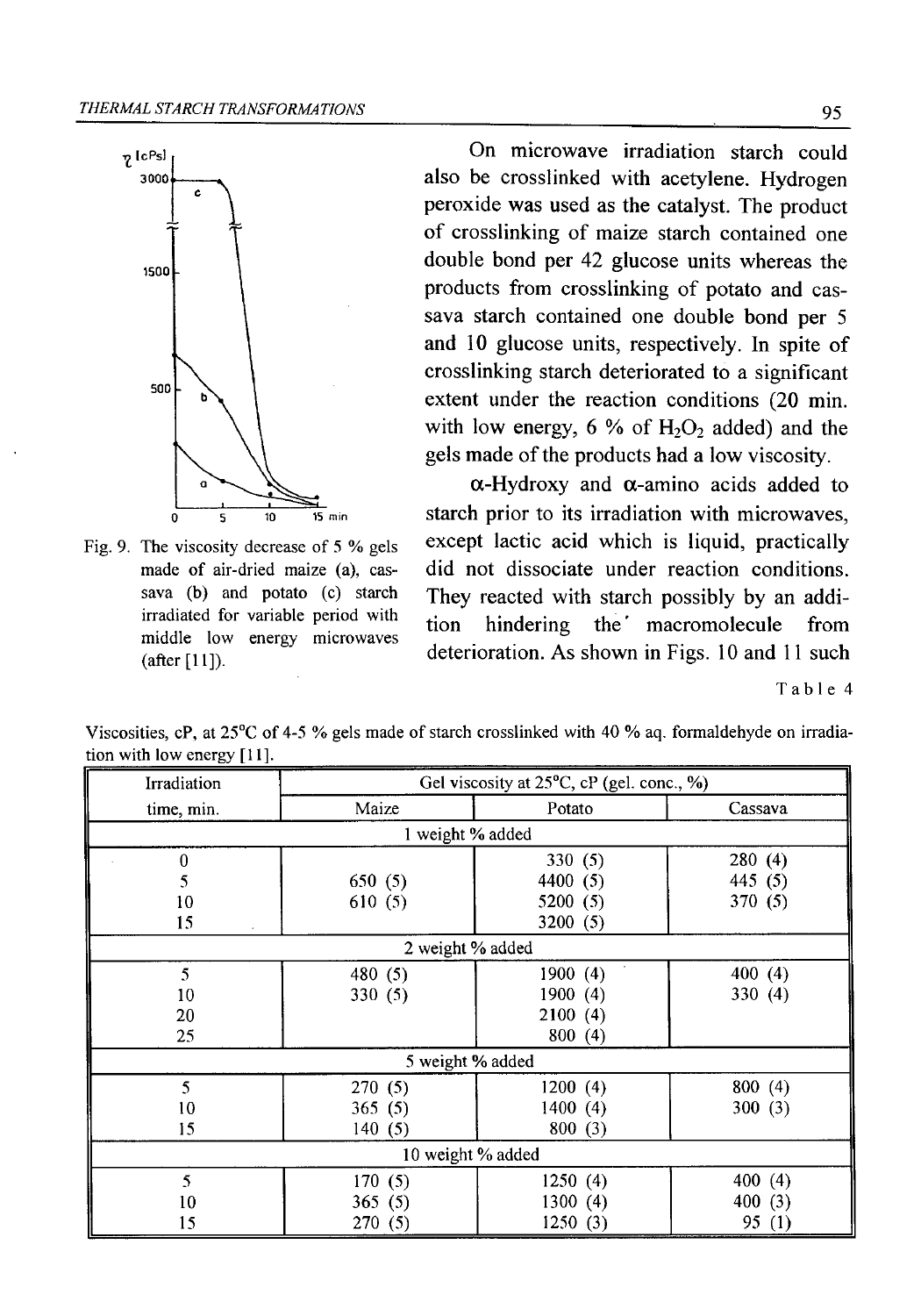treatment increased WBC and, at the same time, hydrophobized starch. The products were anionic.  $\alpha$ -Hydroxy acids gave better results in terms of all AS, WBC and pH. The latest decreased in the case of tartaric acid up to 2.7.

Carrying the reactions with amides and esters we assumed that the reaction of transesterification could be likely. In this manner amides and esters could act as acylating agents.

The microwave irradiation of potato starch blends with all esters and amides but phthalimide produced more hydrophobic dextrins with enhanced WBC which, however, in none of the cases exceeded 6 g of  $H_2O$  per 100 g of the product at 30<sup>o</sup>C as shown in Figs. 10 and 11.



Fig. 10a. The aqueous solubility (AS) of dextrins from potato starch roasted with:  $1 - \alpha$ -hydroxy acids (columns from the left: plain starch, citric acid, tartaric acid, and lactic acid);  $2 - \alpha$ -amino acids **(column from the left: plain starch, glutamic acid, asparagine, leucine and serine);**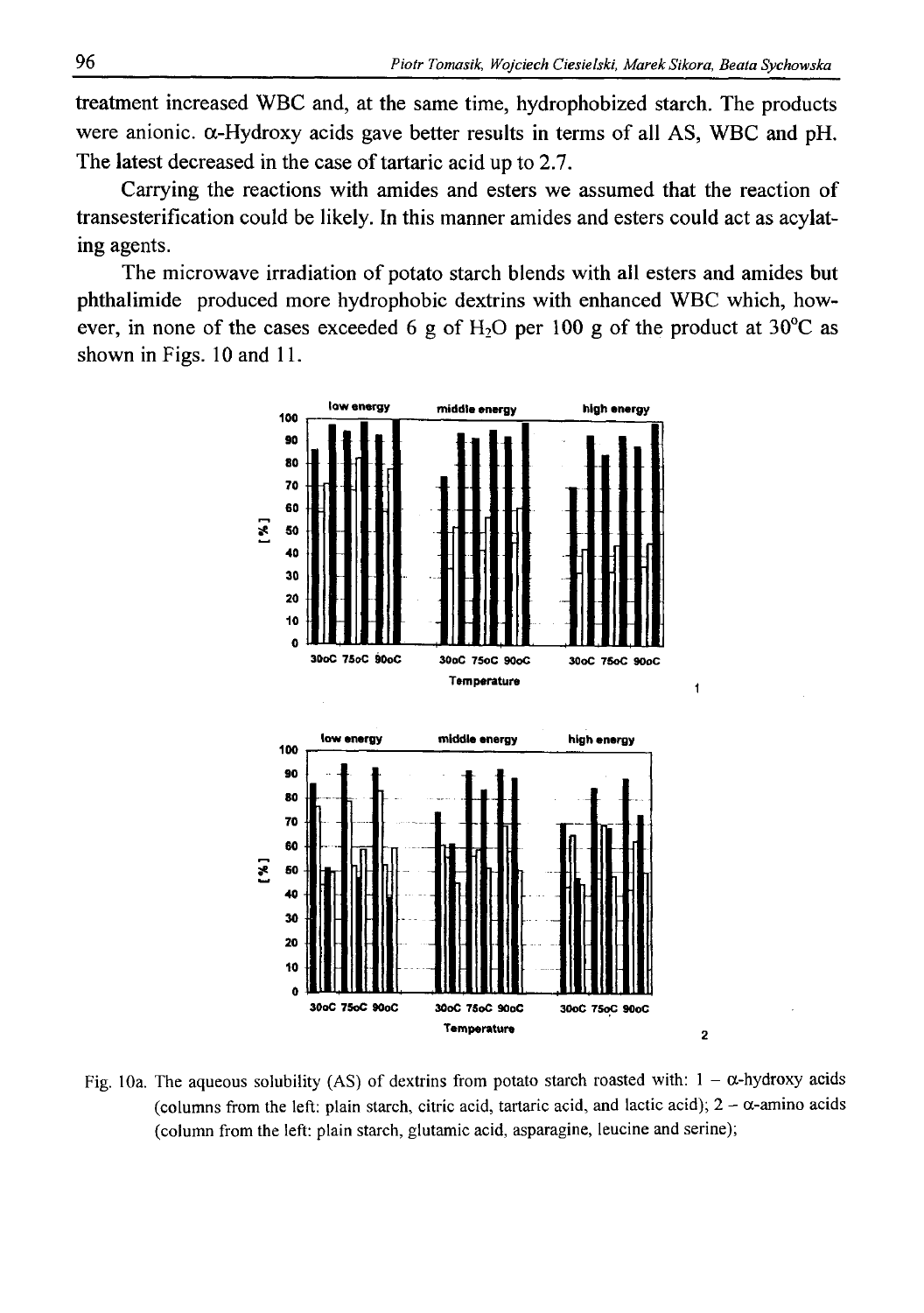

Fig. 10b. The aqueous solubility (AS) of dextrins from potato starch roasted with: 3 - amides (columns **from the left: plain starch, urea, phthalimide, dimethylformamide, formamide); 4 - esters (columns from the left: plain starch, ethyl benzoate, dimethylphthalate). The 10 min irradiation with low, middle low and high energy microwaves in every case.**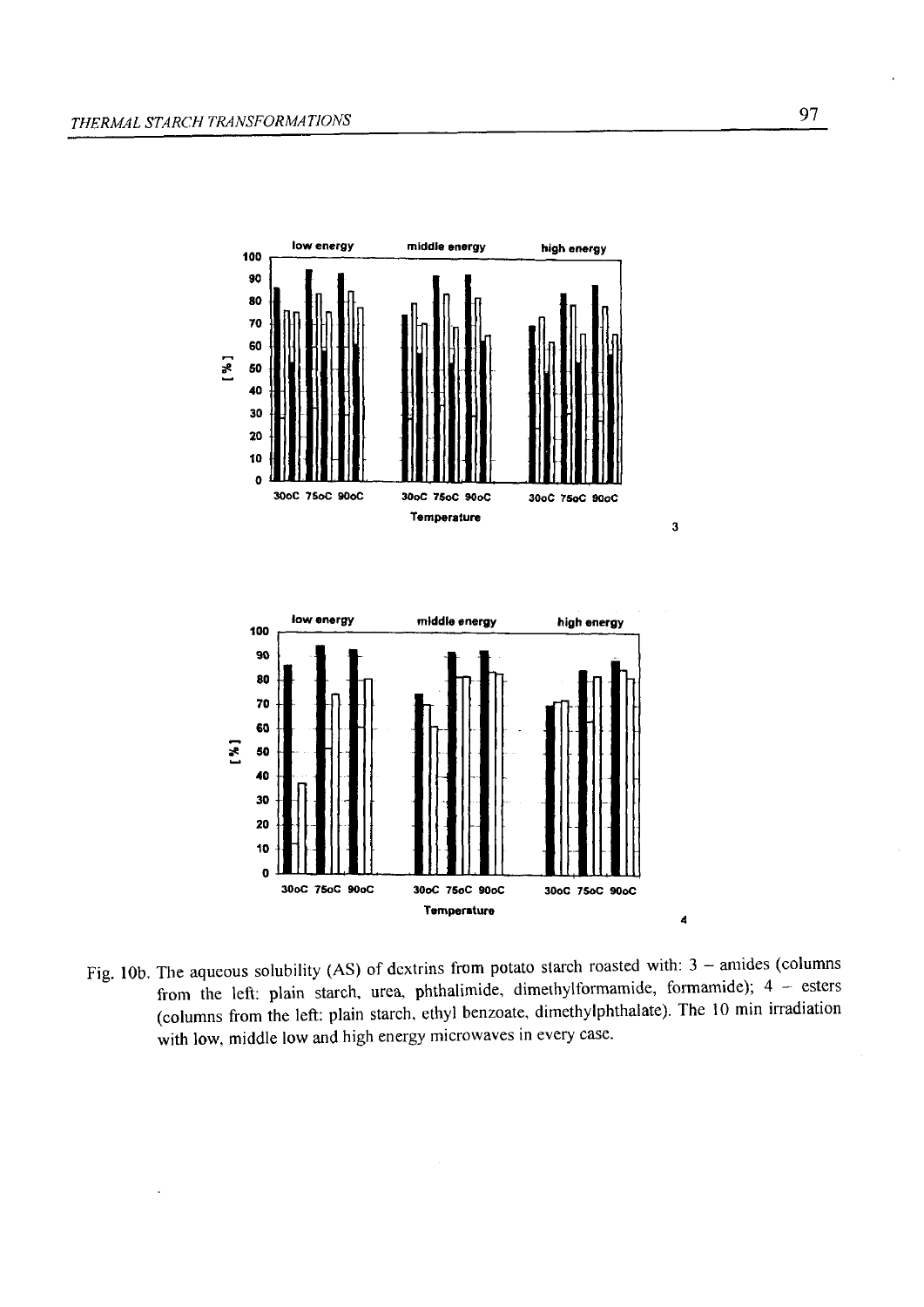

**Fig. 1 la. The water binding capacity (WBC) of dextrins from potato starch roasted with a-hydroxy and aamino acids as well as with amides and esters (see Fig. 10 for notation).**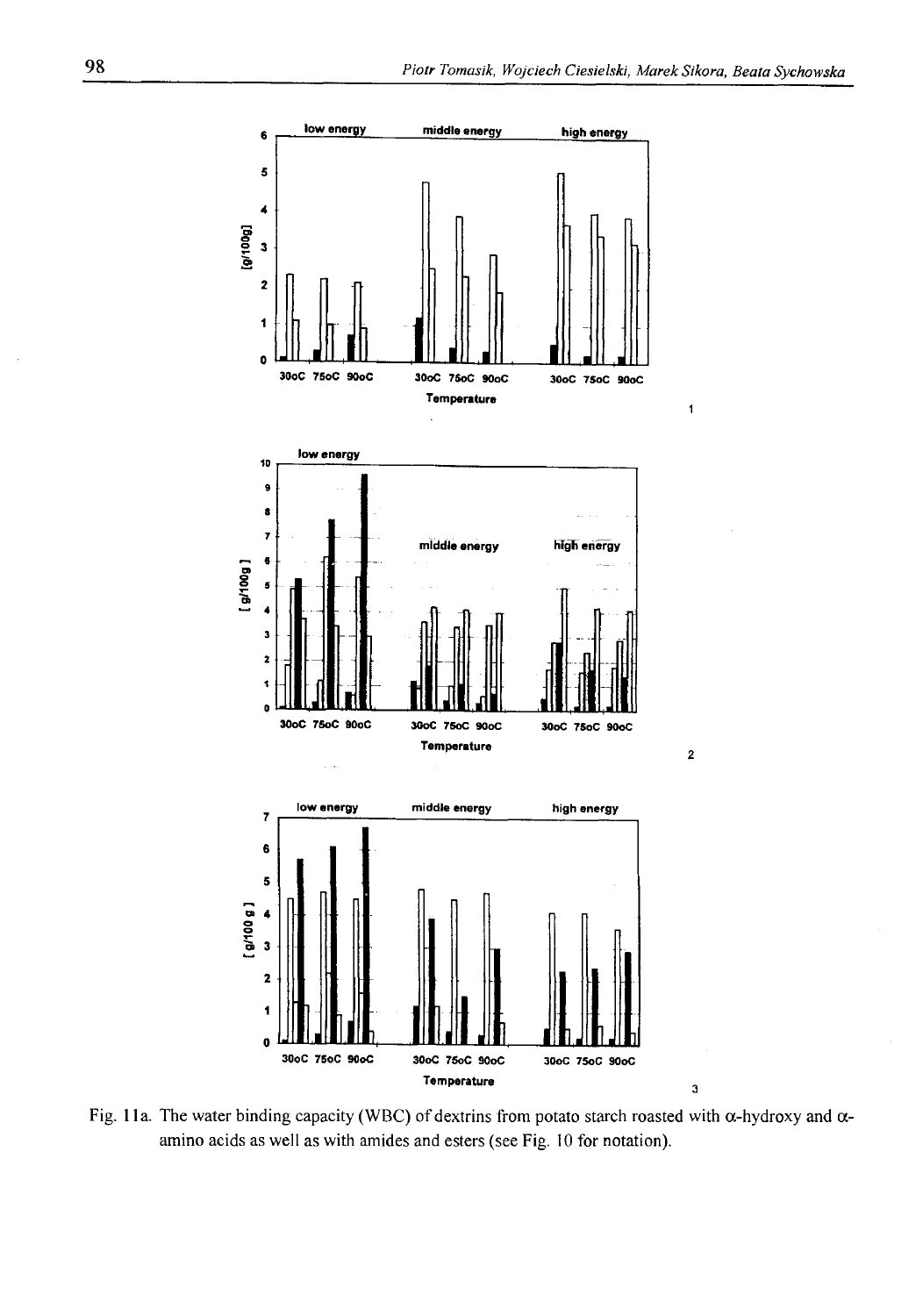

Fig. 11b. The water binding capacity (WBC) of dextrins from potato starch roasted with  $\alpha$ -hydroxy and  $\alpha$ **amino acids as well as with amides and esters (see Fig. 10 for notation).**

### **REFERENCES**

- **[1] Tomasik P., Pałasiński M., Wiejak S., Adv. Carbohydr.Chem. Biochem., 47, 1989, 203-278.**
- **[2] Barabasz W., Brzózka L., Krzeczek J., Tomasik P.: Starch, 42, 1990, 69-71.**
- **[3] Tomasik P., Jane J.: Starch, 47, 1995, 24-9.**
- **[4] Tomasik P., Wiejak S., Pałasiński M.: Adv. Carbohydr. Chem. Biochem., 47, 1989, 279-344.**
- **[5] Hocking, P.J.: J. Macromol. Sci., Rev. Macromol. Chem. Phys., C32, 1992, 35-54.**
- **[6] Pałasiński M., Tomasik P., Wiejak S.: Starch, 38, 1986. 221-224.**
- **[7] Tomasik, P., Bączkowicz M., Wiejak S.: Starch, 38, 1986, 410-413.**
- **[8] Sychowska B., Wiejak S., Tomasik P., Pałasiński M.: Acta Aliment. Pol., 41, 1991, 297-302.**
- **[9] Sychowska B., Tomasik P.: Starch, in the press.**
- **[10] Sychowska B., Tomasik P., Wang Y.: Starch, in the press.**
- **[11] Muzimbaranda C., Tomasik P.: Starch, 46, 1994, 469-474.**

#### **TERMICZNE PRZEKSZTAŁCENIA SKROBI**

### **Streszczenie**

**Badania nad rodnikowym, termicznym rozkładem 11 odmian skrobi wykazały, że spośród skrobi z amarantusa, tapioki, owsa, kukurydzy, kukurydzy woskowej, żyta, triticale, dwu odmian skrobi ziemniaczanej i dwu odmian skrobi pszennej skrobia owsiana jest najmniej trwała, a skrobia kukurydziana woskowa jest najtrwalsza. Trwałość określono na podstawie liczby wolnych rodników wykazanych widmami EPR. Rodniki te były bardzo trwałe w kontakcie z powietrzem, wodą i alkoholem, którymi ekstrahowano powstające w trakcie termolizy dekstryny. Symulacja widm EPR dla 12 rodników gliukozy-**

4